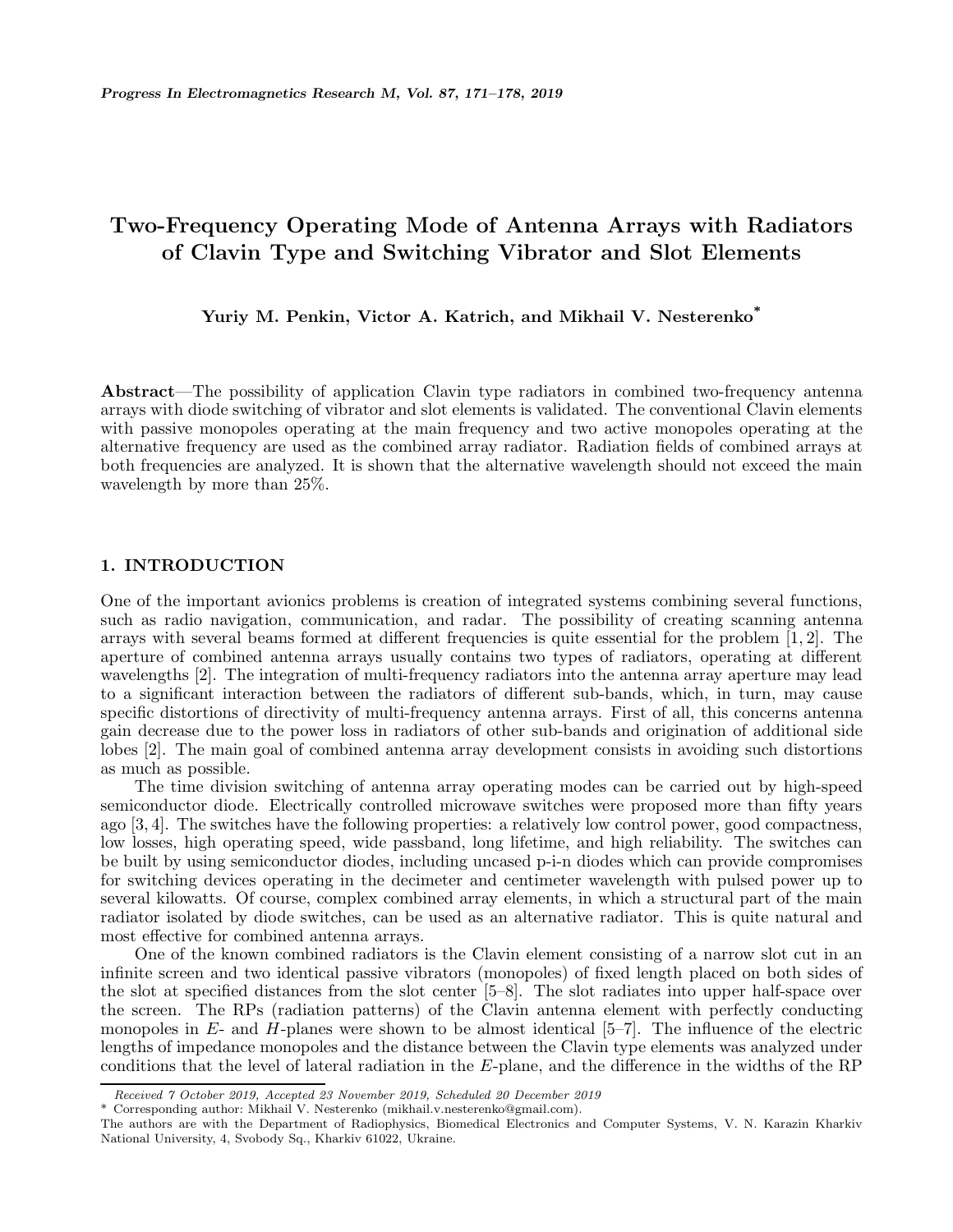in main planes at the level of −3 dB was taken into account [9, 10]. However, application of a Clavin radiator in combined antenna array has not been studied. The paper is aimed at the solution of this problem.

# **2. COMMUTATION MODES OF CLAVIN RADIATORS IN ANTENNA ARRAYS**

Consider the structure of Clavin type vibrator-slot radiator shown in Fig. 1. The slot cut in an infinite perfectly conducting screen with center located at the origin of a rectangular coordinate system  $(x, y, z)$ radiates into half-space with material parameters  $(\epsilon_1;\mu_1)$  over the screen. Two asymmetric vibrators (monopoles) are placed in the plane  $\{y0z\}$  at distances  $y_{d1}$  and  $y_{d2}$  from the slot axis. The vibrator and slot lengths are  $\hat{L}_1$ ,  $L_2$ , and  $2\hat{L}_3$ , and the vibrator radii and slot width are  $r_1$ ,  $r_2$ , and d. The structural elements of radiator will be analyzed in approximation thin linear radiators:  $\frac{r_{(1,2)}}{L_{(1,2)}} \ll 1$ ,  $\frac{r_{(1,2)}}{\lambda_1} \ll 1$ ,  $\frac{d}{2L_3} \ll 1$ ,  $\frac{d}{\lambda_1} \ll 1$  ( $\lambda_1$  is the wavelength in the external medium).



**Figure 1.** The geometry of the Clavin vibrator-slot radiator.

Consider the Clavin structure with perfectly conducting vibrators as a radiator of combined antenna array. As in [5–7], we will assume that following parameters of the radiator are used: vibrator lengths  $L_1 = L_2 = L_v$ , radii  $r_1 = r_2 = r_v$ , and displacements  $y_{d1} = y_{d2} = y_v$ . For the convenience of further analysis, we redefine  $2L_3 = 2L_{sl}$ . For definiteness, we also assume that the slot cut in the end wall of the rectangular waveguide adjacent to the screen is excited from the lower half-space by the waveguide wave [11]. The waveguide node intended for slot excitation ensures resonant tuning of the combined radiator operating in the two-dimensional flat array shown in Fig. 2, where the origin of rectangular coordinate system coincides with the antenna array center. The array consists of several rows of vibratorslot radiators. The distance between adjacent rows of radiators is  $d_y$ ; the distance between the phase centers of the radiators located in the row is  $d_x$ ; the number of rows is  $N_y$ ; and the number of radiators in a row is  $N_x$ . We will introduce the spherical coordinate system whose polar axis coincides with the axis  $\{0z\}$ , and the angle  $\varphi$  is counted out from the axis  $\{0x\}$ . It is quite clear that the monopoles have electrical contact with the metal screen.

Two groups of p-i-n diodes, marked as shown in Fig. 1 by the red color, are included in the design of the combined array radiator. The diodes of the first group are evenly distributed over the slot aperture so that one diode is obligatorily placed in the slot center. If the diodes of this group are in the OFF state, the electromagnetic field radiation passes through the slot, and the combined radiator operates in the common mode. If these diodes are in the ON state, the slot aperture is shunted; therefore, it can be considered to be metallized. Synchronization of ON command for the diodes and OFF command controlling the power supply to the waveguide excitation node is required for the correct radiator operation. Thus, if the slot diodes are in the OFF state, the antenna array aperture operates at the main frequency as shown in Fig. 2.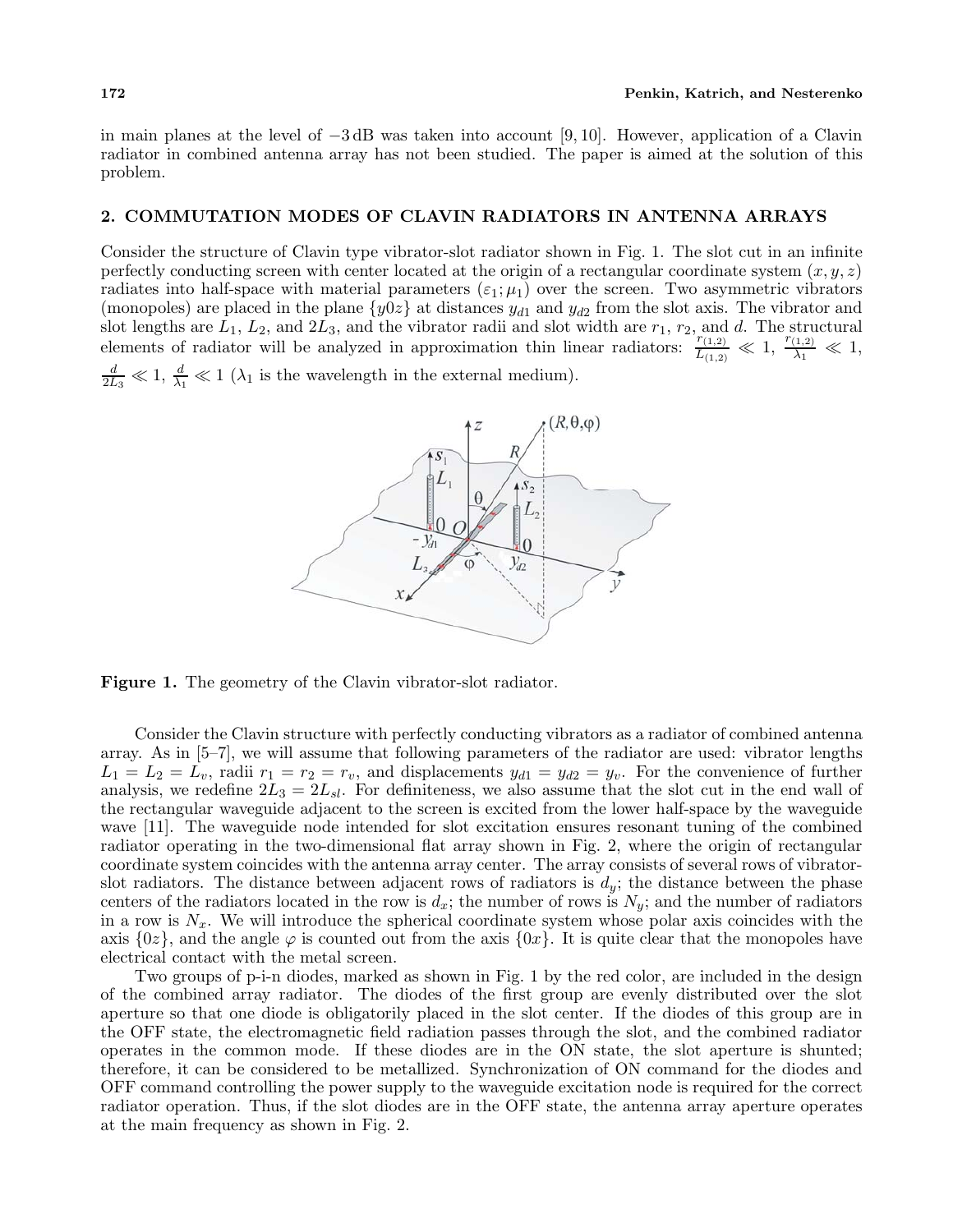

**Figure 2.** The antenna array aperture operating at the main frequency.



**Figure 3.** Virtual antenna aperture operating at the alternative frequency.

The diode switches intended for controlling power applied to the monopoles are also attached to the monopole bases to isolate the excitation nodes and monopoles (Fig. 1). If the diodes are in the OFF state, the monopoles operate in the passive mode ensuring the functioning of the combined emitter in the main mode. If the diodes are in the ON state, the monopoles are connected to the excitation nodes allowing operation in the active mode. It is quite clear that the synchronization ON and OFF commands for the vibrator diodes and monopole excitation generators are also required. In addition, the design of excitation nodes must guarantee resonant monopole tuning taking into account their mutual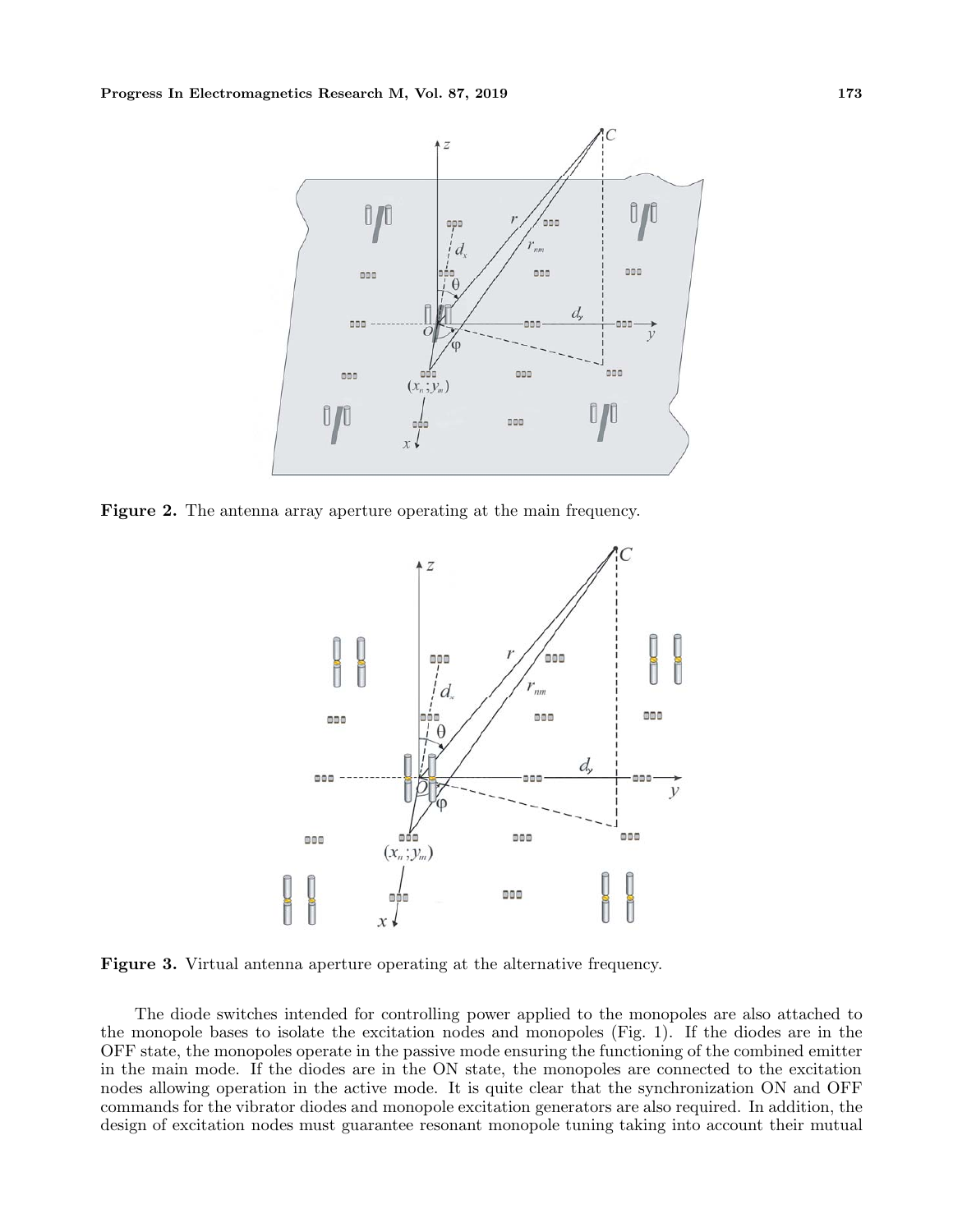influence. Thus, if all diode switches in the slot and vibrators are in the ON state, the antenna array aperture shown in Fig. 3 operates at the frequency of vibrator excitation. It should be noted that the virtual aperture shown in Fig. 3 is built under conditions that the symmetrical vibrators are active; the perfectly conducting screen is absent; and the mirror images of monopoles are not taken into account.

### **3. RADIATION FIELDS OF THE COMBINED ANTENNA ARRAY**

The radiation fields of the combined antenna array will be analyzed under the assumption that it radiates into free half-space  $(\varepsilon_1 = 1; \mu_1 = 1)$ ; therefore, the wave number  $k = 2\pi/\lambda$ , where  $\lambda$  is the wavelength in free space. First, let us characterize the radiation fields of single combined Clavin radiator (Fig. 1) based on well-known literature data. The combined antenna element proposed in [5, 6] consists of two identical perfectly conducting monopoles symmetrically located at the distance  $y_v = 0.086\lambda$  relative to the slot axis. Clavin has experimentally shown that similar RPs in the main planes can be obtained if the vibrators and slot dimensions are  $L_v = 0.375\lambda$  and  $2L_{sl} = 0.5\lambda$ . The optimal radiator parameters,  $L_v = 0.365\lambda$  and  $y_v = 0.065\lambda$  obtained based on the solution of external electrodynamics problem in [7], slightly differ from those established by Clavin. These parameters are achieved due to the lower radiation level along the screen plane than that obtained in [5]. The simulation results obtained in [9] have shown that there exist several pairs of parameters  $L_v/\lambda$  and  $y_v/\lambda$  for which the shapes of radiation patterns (RPs) can differ even if the level of lateral radiation is constant. As a result of complex simulation [9], it is also found that the requirement of the RPs similarity in the main planes can be satisfied if  $L_v = 0.3125\lambda$ ,  $y_v = 0.086\lambda$  with the level of lateral radiation  $-20$  dB and  $L_v = 0.3125\lambda$ ,  $y_v = 0.086\lambda$  with the level  $-31$  dB. Note that the RPs have similar widths in the first case, while the similar RPs with the lowest levels of lateral radiation are observed in the second case.

Analytical formulas applicable to simulation of the vibrator-slot structure (Fig. 1) are obtained by the authors based on the method of induced electro-magneto-motive forces (EMMF) [9, 10]. Consider the monochromatic excitation of the combined radiator by a plane wave when the fields and currents depend on time t as  $e^{i\omega t}$  ( $\omega$  is the circular frequency). In a spherical coordinate system  $(R, \theta, \varphi)$ , the electric field of the radiator in the far zone  $(R \gg \lambda)$  can be presented as [9]:

$$
\vec{E}(\theta,\varphi) = \frac{ik^2 e^{-ikR}}{\omega R} \left[ \vec{\theta}^0 \sin \theta \left( \tilde{E}_1 e^{-iky_v \sin \theta \sin \varphi} + \tilde{E}_2 e^{iky_v \sin \theta \sin \varphi} \right) + \left( \vec{\varphi}^0 \cos \theta \cos \varphi + \vec{\theta}^0 \sin \varphi \right) 2\tilde{E}_{sl} \right],
$$
\n(1)

where  $\vec{\theta}^0$  and  $\vec{\varphi}^0$  are unit vectors,

$$
\tilde{E}_{1(2)} = \frac{2J_{1(2)}}{k(1 - \cos\theta)^2} [\cos(kL_v \cos\theta)\sin(kL_v) - \sin(kL_v \cos\theta)\cos(kL_v)\cos\theta] \n-2L_v \cos(kL_v) \frac{\sin(kL_v \cos\theta)}{kL_v \cos\theta},
$$
\n(1a)

and

$$
\tilde{E}_{sl} = \frac{2J_{sl}}{k - k(\sin\theta\cos\varphi)^2} [\cos(kL_{sl}\sin\theta\cos\varphi)\sin(kL_{sl}) - \sin(kL_{sl}\sin\theta\cos\varphi)\cos(kL_{sl})\sin\theta\cos\varphi] \n- \frac{2\cos(kL_{sl})\sin(kL_{sl}\sin\theta\cos\varphi)}{k\sin\theta\cos\varphi}.
$$
\n(1b)

Equation (1b) is obtained under the assumption of symmetrical slot excitation. The complex amplitudes of electric currents  $J_{1(2)}$  on monopoles are determined under the condition of predefined amplitude of slot magnetic current [9, 10] obtained as the rigorous solution of the problem taking into account the mutual influence between the vibrators and slot.

At the main frequency, the H-plane ( $\varphi = 0^{\circ}$ ) RP of the Clavin radiator according to Equation (1) has only the  $E_{\varphi}$  component which coincides with the single slot RP since  $J_1 = -J_2$ . The E-plane RP has only the  $E_{\theta}$  component, and variation of the monopole currents makes it possible to approximate its shape to the  $H$ -plane RP. At the alternative frequency, when the slot is "metallized", and the vibrators are in an active mode, the expression for the electric field of the radiator is simplified to

$$
\vec{E}(\theta,\varphi) = \frac{2ik^2 e^{-ikR}\sin\theta}{\omega R} \tilde{E}_{1(2)}\cos\left(ky_v\sin\theta\cos\varphi\right) \vec{\theta}^0,\tag{2}
$$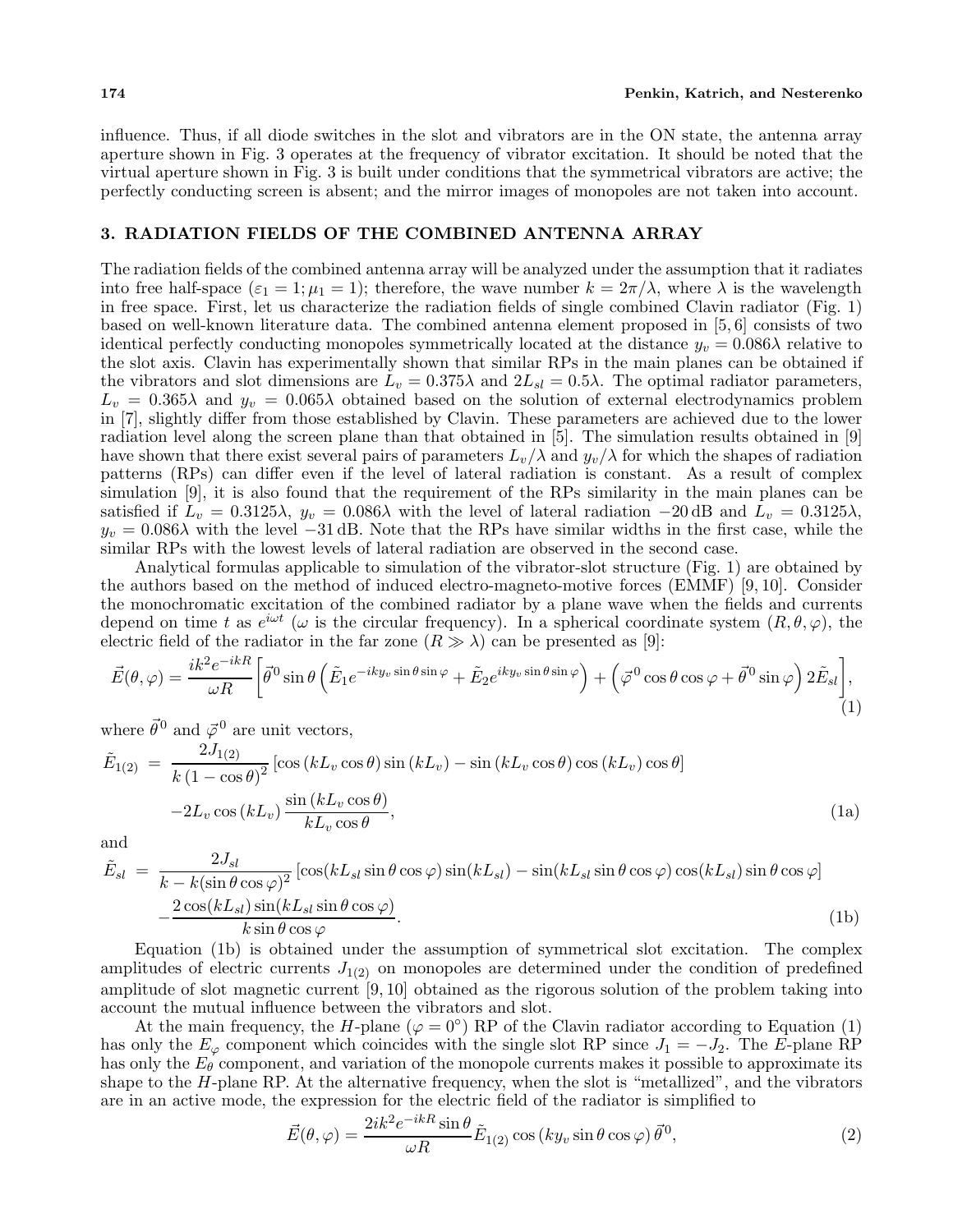#### **Progress In Electromagnetics Research M, Vol. 87, 2019** 175

where the vibrator currents are assumed to be equal  $(J_1 = J_2)$ .

When RP of the single Clavin radiator defined by Equations  $(1)-(2)$  is known, the total radiation field of the antenna array  $E(r, \theta, \varphi)$  can be defined as the sum of the radiation fields of each element, taking into account the amplitudes and phases of these fields in the observation point  $C(r, \theta, \varphi)$ . Assuming that all radiators in the nodes of plane arrays shown in Fig. 2 and Fig. 3 are similar, we can write

$$
\vec{E}\left(r,\theta,\varphi\right) = \sum_{n=1}^{N_x} \sum_{m=1}^{N_y} \frac{e^{-ikR_{nm}}}{R_{nm}} \vec{E}_{nm}(\theta,\varphi). \tag{3}
$$

It should be recalled that all combined emitters in the arrays are assumed to be resonantly tuned by selecting either their intrinsic parameters or the array parameters,  $d_x/\lambda$  and  $d_y/\lambda$ , which allow us to compensate the mutual influence between the radiators. When the radiators of periodic antenna array are characterized by equal current amplitudes, the double summation in Equation (3) can be replaced by the normalized array factor [1]

$$
\vec{E}(r,\theta,\varphi) = \frac{\vec{E}(\theta,\varphi)}{N_x N_y} \cdot \frac{\sin\left[\frac{N_x}{2} (kd_x \sin\theta \cos\varphi - \psi_x)\right]}{\sin\left[\frac{1}{2} (kd_x \sin\theta \cos\varphi - \psi_x)\right]} \cdot \frac{\sin\left[\frac{N_y}{2} (kd_y \sin\theta \sin\varphi - \psi_y)\right]}{\sin\left[\frac{1}{2} (kd_y \sin\theta \sin\varphi - \psi_y)\right]},
$$
(4)

where  $\psi_x$  and  $\psi_y$  are the phase shifts between the currents of neighboring radiators in a row along the  $\{0x\}$  axis, and of neighboring radiators in a row along the axis  $\{0y\}$ .

At the main frequency, the maximum of RP of the single Clavin radiator (Fig. 1) defined by Equation (1) is directed along the  $\{0z\}$  axis. Since monopoles of the Clavin radiator are passive, the amplitudes and phases should be related to the magnetic current in the slot. As follows from physical considerations, the normal (transverse) radiation mode of the antenna array consisting of Clavin radiator (Fig. 2) can be achieved if  $\psi_x = \psi_y = 0$ , i.e., with the in-phase operation of the slotted elements. The form of array factor will be kept invariable in any plane ( $\varphi = \text{const}$ ) passing through the  $\{0z\}$  axis. Besides, the forms of amplitude RPs in the H- and E-planes do not depend upon the number of radiators in a row  $N_y$  and the number of rows  $N_y$ .

At the alternative frequency, the radiator of the antenna array (Fig. 3) can be presented by the two monopoles excited by the current of equal amplitudes. In this case, the phase shifts of the fields radiated by the adjacent radiators in Equation (4) should be taken into account relative to phase centers monopole pairs. Moreover, from physical considerations it follows that the regime of axial radiation for the array operating at this mode can be realized under the conditions  $\psi_x = kd_x$  and  $\psi_y = kd_y$ .

### **4. NUMERICAL RESULTS**

The analysis of radiation fields of combined antenna arrays will be carried out based on the simulation results of RP for combined structures presented in Fig. 2 and Fig. 3. The normalized RPs of single Clavin radiator with parameters  $L_v = 0.3125\lambda$ ,  $y_v = 0.086\lambda$  calculated by Equation (1) are presented in Fig. 4(a). As can be seen, the H-plane RPs calculated with parameters  $L_v = 0.3125\lambda$ ,  $y_v = 0.086\lambda$ and  $L_v = 0.3\lambda$ ,  $y_v = 0.086\lambda$  coincide (curve 1 in Fig. 4(a)), while the E-plane RP calculated with parameters  $L_v = 0.3125\lambda$ ,  $y_v = 0.086\lambda$  (curve 2) is closer to H-plane RP than E-plane RP calculated with  $L_v = 0.3\lambda$ ,  $y_v = 0.086\lambda$  (curve 3). Therefore, only parameters  $L_v = 0.3125\lambda$ ,  $y_v = 0.086\lambda$  will be used in the further simulations of combined vibrator-slot structure operating at the main frequency.

Simulation of antenna array fields at the main frequency is carried out under conditions that the array periods  $d_x = d_y = \lambda/2$  and phases  $\psi_x = \psi_y = 0$ . This selection minimizes the mutual influence between the antenna array elements  $[1]$ . The normalized RPs in the *H*-plane obtained by using Equation (4) are presented in Fig. 4(b) for the following configuration:  $N_x = N_y = 3$  (curve 1),  $N_x = N_y = 5$  (curve 2), and  $N_x = N_y = 7$  (curve 3). Simulation results have also shown that the array  $R\bar{P}s$  in the E-plane and H-plane coincide with good accuracy for an arbitrary number of radiators in the array. As expected, we can state based on the well-known electrodynamic principles that the maximum of the RP is oriented normal to the screen plane;the main directional lobes of the RP become narrower; and the number of sides lobes increases if the number of radiators is increased.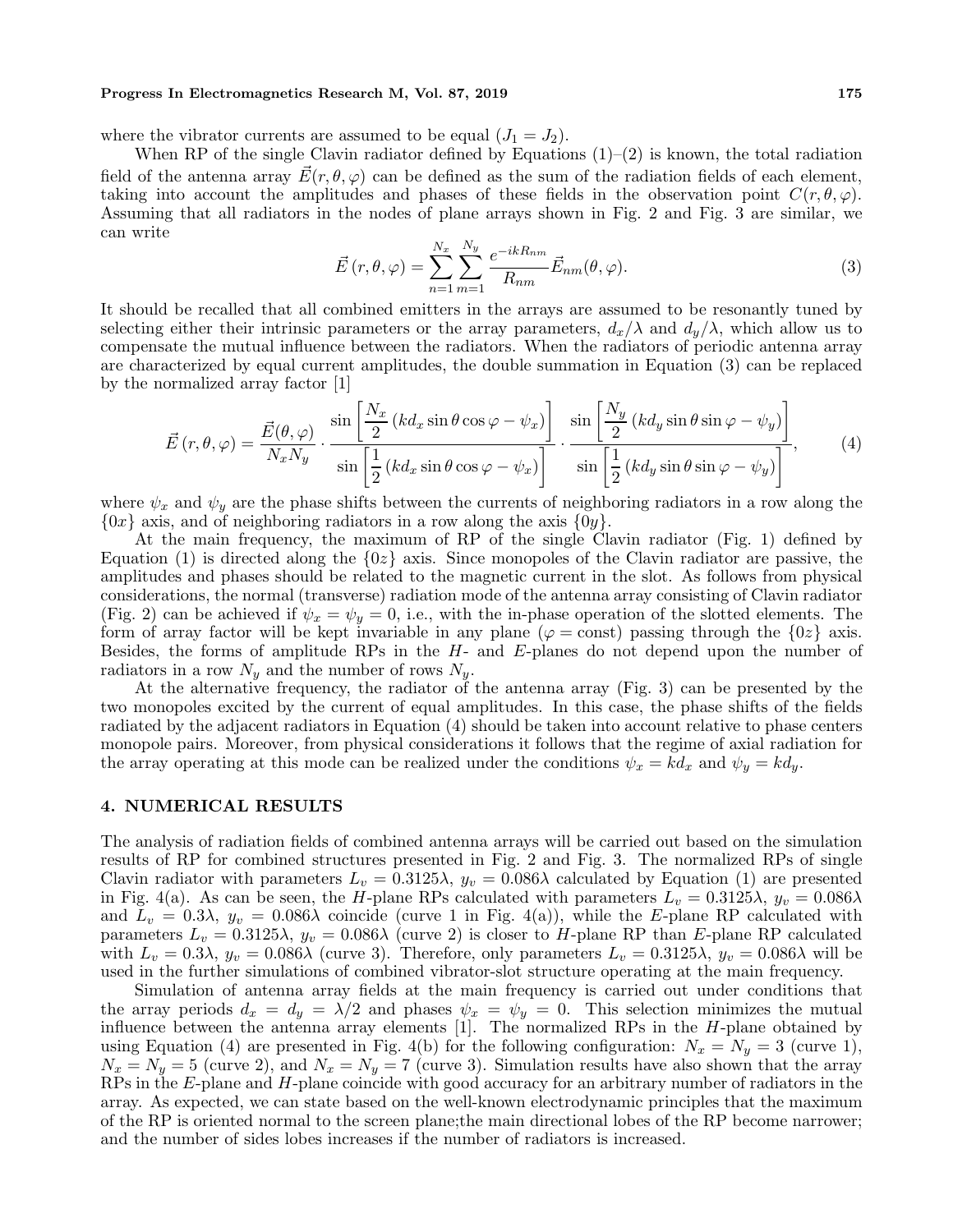

**Figure 4.** The RPs of radiating structures at the main frequency: (a) single Clavin element:  $1 - in$ H-plane with parameters  $L_v = 0.3125\lambda$ ,  $y_v = 0.086\lambda$ ;  $2 - \text{in } E$ -plane with parameters  $L_v = 0.3125\lambda$ ,  $y_v = 0.086\lambda$ , 3 — in E-plane with parameters  $L_v = 0.3\lambda$ ,  $y_v = 0.086\lambda$ ; (b) array of Clavin elements: 1 —  $N_x = N_y = 3, 2 - \hat{N}_x = N_y = \hat{5}, 3 - N_x = \check{N}_y = 7.$ 

At the alternative frequency, the two identical active monopoles operate as a single radiator (Fig. 3), whose physical location in the array stays is unchanged. Since the electric lengths of the array periods  $d_x$  and  $d_y$  are changing due to transition to the alternative frequency and differ from  $\lambda_a/2$ , the resulting phase shifts should be compensated by some or other method. When such compensation is achieved, the directions of the RP maxima for the single radiator and array coincide. The specified compensation can only be achieved by using the phase shifters in the vibrator transmission lines. Since technical possibilities for implementing such phase shifters are quite limited, the main and alternative frequencies should be fairly close to each other. On the other hand, the optimal operating wavelength  $\lambda_a$  of the vibrator radiator is achieved if the monopole length is  $L_v = 0.25\lambda_a = 0.3125\lambda$ . Therefore, the alternative frequency should be selected from the wavelength band  $\lambda \leq \lambda_a \leq 1.25\lambda$ .

The results of numerical simulation are obtained at the alternative wavelength  $\lambda_a = 1.1\lambda$  with the combined radiator parameters,  $L_v = 0.284\lambda_a$  and  $y_v = 0.078\lambda_a$ . The normalized E-plane ( $\varphi = \pi/2$ ) and H-plane ( $\varphi = 0$ ) RPs are presented in Fig. 5(a) by curves 1 and 2.

As can be seen from Fig. 5(a), the maximum RP of radiator consisting of two in-phase monopoles is directed in the screen plane ( $\theta = \pm 90^{\circ}$ ) which is quite different from that of the Clavin element at the main frequency (Fig. 4(a)). The field amplitude in the plane  $\theta = \pm 90^{\circ}$  as a function of angle  $\varphi$ 



**Figure 5.** The RPs of two active monopoles with parameters  $L_v = 0.284\lambda_a$  and  $y_v = 0.078\lambda_a$  at the alternative frequency: (a)  $1 - \text{in } E$ -plane ( $\varphi = \pi/2$ ),  $2 - \text{in } H$ -plane ( $\varphi = 0$ ); (b) in plane  $\theta = \pm 90^{\circ}$ .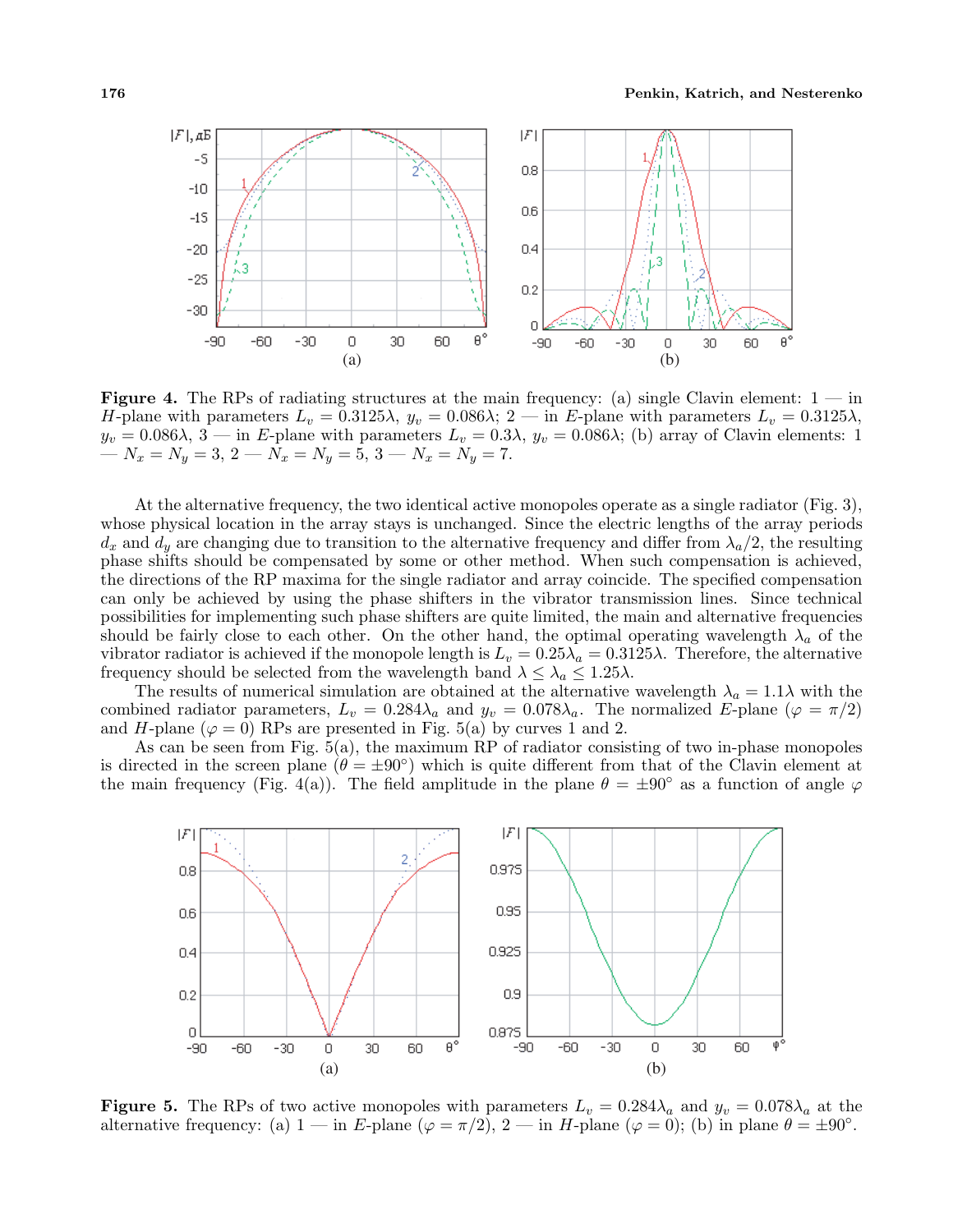#### **Progress In Electromagnetics Research M, Vol. 87, 2019** 177

becomes uneven due to displacements of the monopoles along the axis y at the distance  $y_v = 0.078\lambda_a$ (Fig. 5(b)). The smallest amplitude is observed in the H-plane ( $\varphi = 0^{\circ}$ ), and it is lower by 12% than the E-plane amplitude with  $(\varphi = 90^{\circ})$ .

If the simulation of antenna array fields based on Equation (4) is carried out at the alternative frequency, the array periods are  $d_x = d_y = \lambda/2 = \lambda_a/2.2$ , and the parameters are  $\psi_x = \psi_y = 0.91\pi$ . The simulated H-plane RPs of square antenna arrays are shown in Fig. 6(a) for the arrays with  $N_x = N_y = 3$ (curve 1),  $N_x = N_y = 5$  (curve 2), and  $N_x = N_y = 7$  (curve 3). It is shown that the E-plane RPs are similar to the H-plane RPs represented in Fig.  $\tilde{6}(a)$  for the corresponding number of array elements. It should be noted that the E-plane RPs are similar to the  $H$ -plane RPs shown in Fig. 6(a) for identical number of array radiators. Besides, the field amplitudes decrease in directions  $\theta = \pm 90^{\circ}$ . The RPs in both planes are asymmetric relative to the direction  $\theta = 0^{\circ}$  due to the phase mismatching between the radiators. If the number of radiators is increased, and hence, phase errors in the observation point are accumulated, the skew of the RP increases. The phase compensations, ensuring equality  $\psi_x = \psi_y = \pi$ eliminates the RP asymmetry (Fig. 6(b)). The maxima of all RPs shown in Fig. 6 are oriented along the screen plane; the width of main lobes decreases; and the number of side lobes increases if the number of radiators is increased.



**Figure 6.** RPs of the antenna arrays with different number of radiators at the alternative frequency:  $1 - N_x = N_y = 3$ ,  $2 - N_x = N_y = 5$ ,  $3 - N_x = N_y = 7$ . (a) Without phase compensation; (b) with phase compensation.

The simulation results for other ratios  $\lambda_a/\lambda$  from the interval  $\lambda \leq \lambda_a \leq 1.25\lambda$  have confirmed the validity of the approach for obtaining field characteristics of the antenna array with the Clavin type radiators.

### **5. CONCLUSION**

Application of Clavin type vibrator-slot structures as radiators in combined dual-frequency antenna arrays with diode switching of the slot and vibrator elements is proposed. The possibility of their application is justified by the results of numerical simulations of radiation fields for both isolated structures and periodic planar array of such radiators. Conventional Clavin elements with passive monopoles are used as the combined radiator at the main frequency, and the pairs of active monopoles are used at an alternative frequency under the condition that the external apertures of the slots are "metallized". The models of antenna structures have been developed in the framework of the electrically thin linear radiator approximation under the condition of monochromatic excitation of the structure.

It has been established that operating wavelength of alternative frequency mode should be selected so that it does not exceed the main mode wavelength more than 25%. The radiation fields of combined arrays, whose maxima are oriented normal to its aperture at the fundamental frequency and along the lattice plane at the alternative frequency, are analyzed under conditions that the above limitations are taken into account.